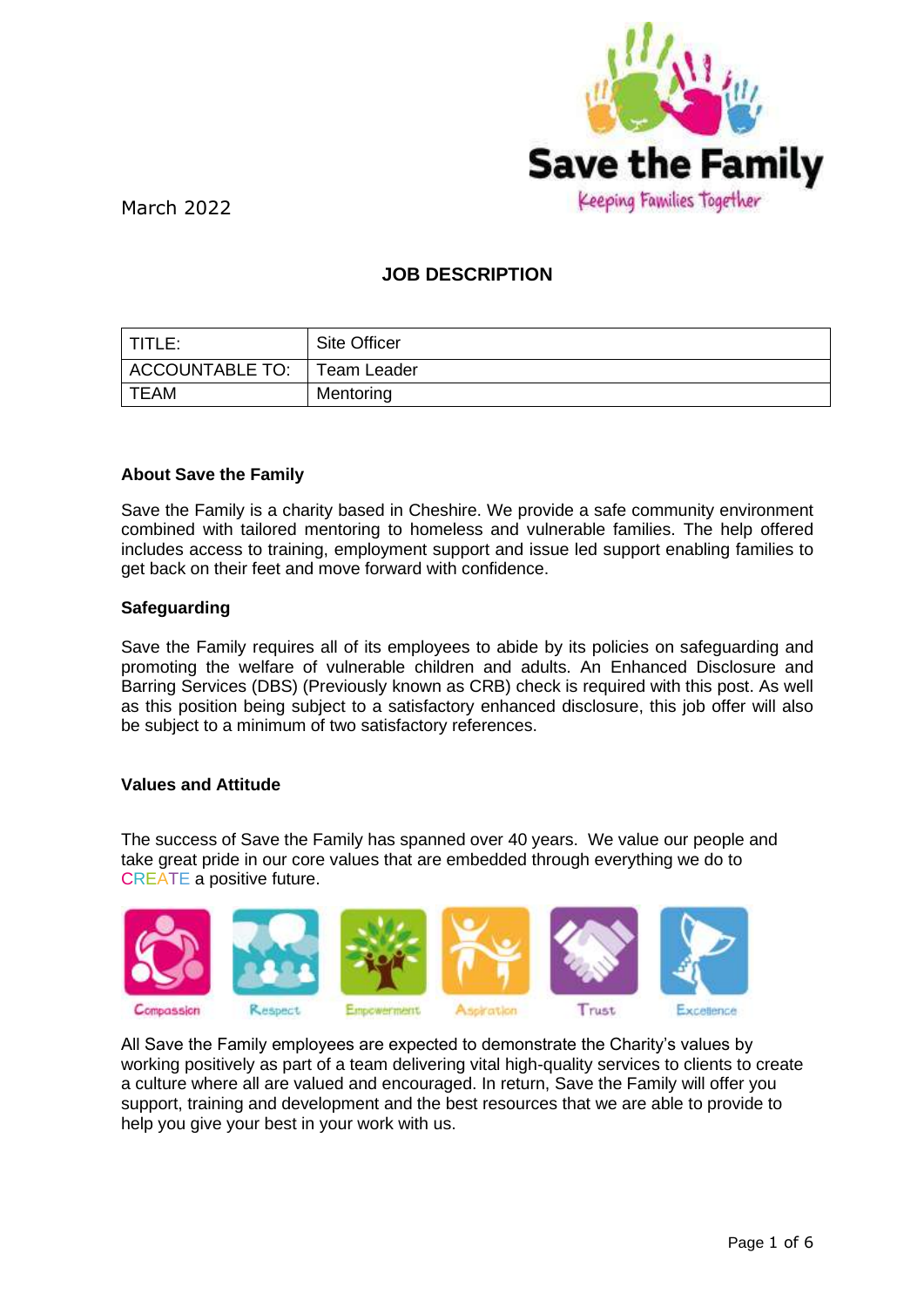

### **The Role**

This critical position contributes to our service delivery by ensuring that all family members feel safe and secure in their homes on site. We need you to provide an evening and nighttime presence on site overseeing the safety and security of the site and our families Responsibilities include liaison with Out of Hours services, controlling access to site, monitoring security, and carrying out health and safety checks. You will respond to emergencies, be a reassuring point of contact for residents and be responsible for all contact with the emergency services.

#### **Key Accountabilities**

- 1. Provide basic first contact advice and security to residents and contact the on call service/emergency services if appropriate. Provide reassurance, as a point of out of hours contact for residents who may need emotional support.
- 2. Liaise directly with the manager on call if circumstances require it.
- 3. Ensure a safe and secure environment, in accordance with the charity's service standards and health and safety practices.
- 4. Maintain appropriate levels of communication with colleagues ensuring clear and concise handover records, maintenance reporting and additional data is captured and fed back in a timely manner.
- 5. Actively ensure the security of the building through regular Health and Safety Checks and monitoring the CCTV system.
- 6. To ensure site security and safety, patrol the site every hour up to 11pm, unless instructed otherwise.
- 7. Carry out basic maintenance tasks where there are risks to health and safety (changing light bulbs, removing tripping hazards etc).
- 8. Provide practical support with events and activities during the evening when required.
- 9. Deal with emergency situations taking action in the event of a fire or other incidents and being responsible for calling emergency services in an appropriate manner.
- 10. Maintain appropriate and effective communication with families, adhering to Save the Family's confidentiality policies, as appropriate to the Site Officer role.
- 11. Be aware and report any safeguarding issues relating to adults and children and ensure they are reported in accordance with agreed procedures.
- 12. Transport residents to medical, school and other appointments using charity vehicles if required.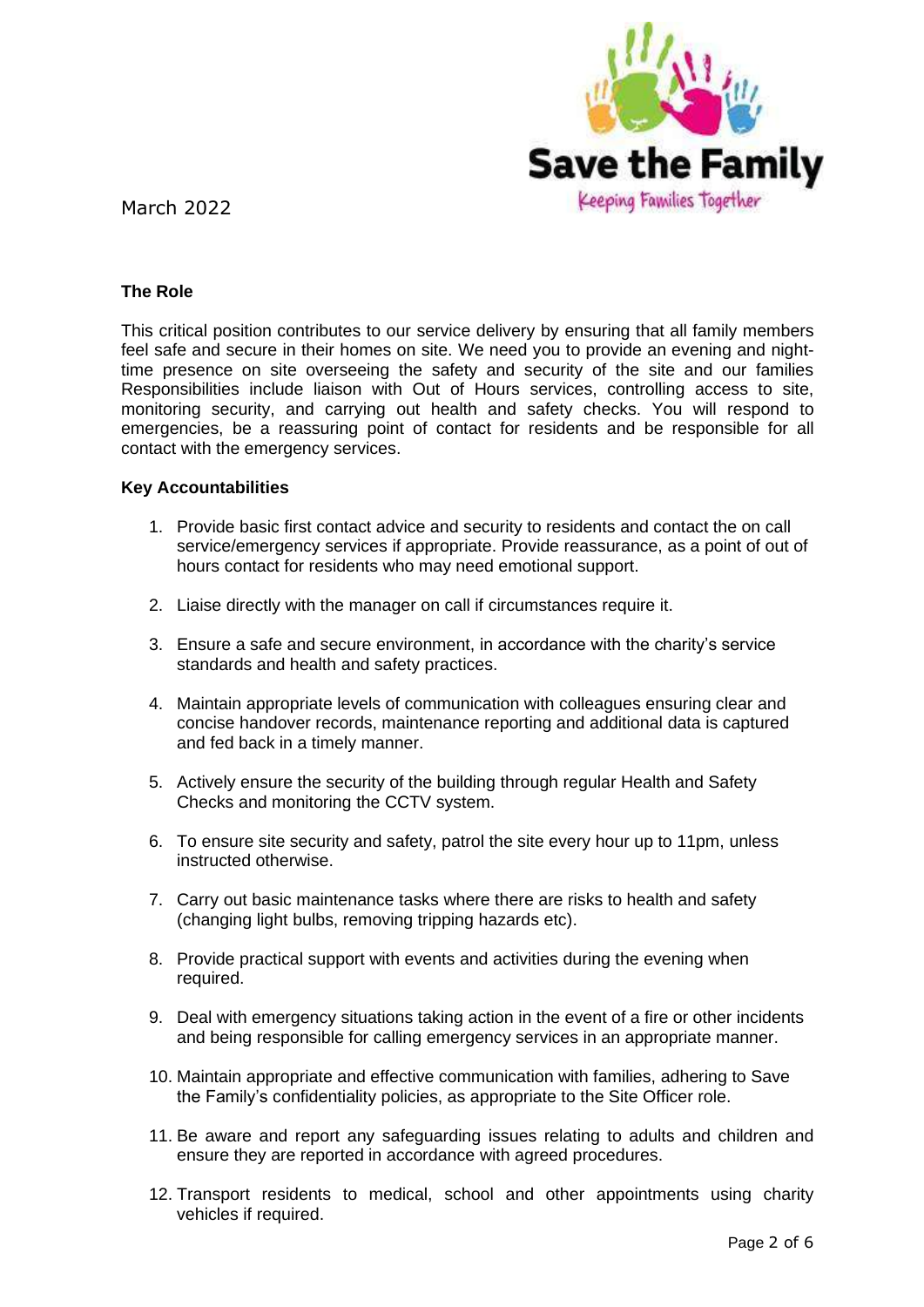

#### **General requirements**

- Carry out your role in an effective and appropriate manner which meets the requirements of Save the Family in accordance with the culture, values, aims and objectives of the charity as detailed in our policy framework and the Code of Conduct for Employees.
- **•** Seek to continuously improve in order that the Charity delivers the best possible service to residents.
- Positively contribute to the Save the Family team working environment and participate in regular internal/external meetings as well as in any training required.
- Act as a positive ambassador for the Charity at all times
- **EXT** Attend Save the Family Events in support of raising the profile and much needed funds
- Undertake any other duties that may be required from time to time
- **EXE** Appreciate that there may be a requirement to lone work, due to the nature of the service
- **•** This appointment is subject to the receipt of a satisfactory Enhanced Disclosure and Barring Service check and references.

#### **Mentoring**

We provide a safe, residential community for homeless and troubled families where safeguarding is paramount. We aim to keep families together and help them create a positive future.

All our team members are expected to work in support of these aims, in terms of both **what** they do to help families and **how** they do it.

We deliver our service by mentoring families, working in partnership with them to:

- Explore/Clarify the needs that have been identified with them during the referral process
- Develop a set of goals to meet those needs
- Offer support in the implementation of strategies to reach those goals

Mentoring adopts a guiding approach which respects the autonomy of individuals to make their own choices (within safeguarding limits). It promotes a shared understanding of possible barriers to change and empowers people to recognise their strengths and take control of situations in order to reach their goals. Our approach supports families to develop their own problem-solving skills which in turn helps them to develop resilience.

Mentoring is both person and family-centred and is heavily dependent on the ability to communicate with empathy and sensitivity using the skill of active listening.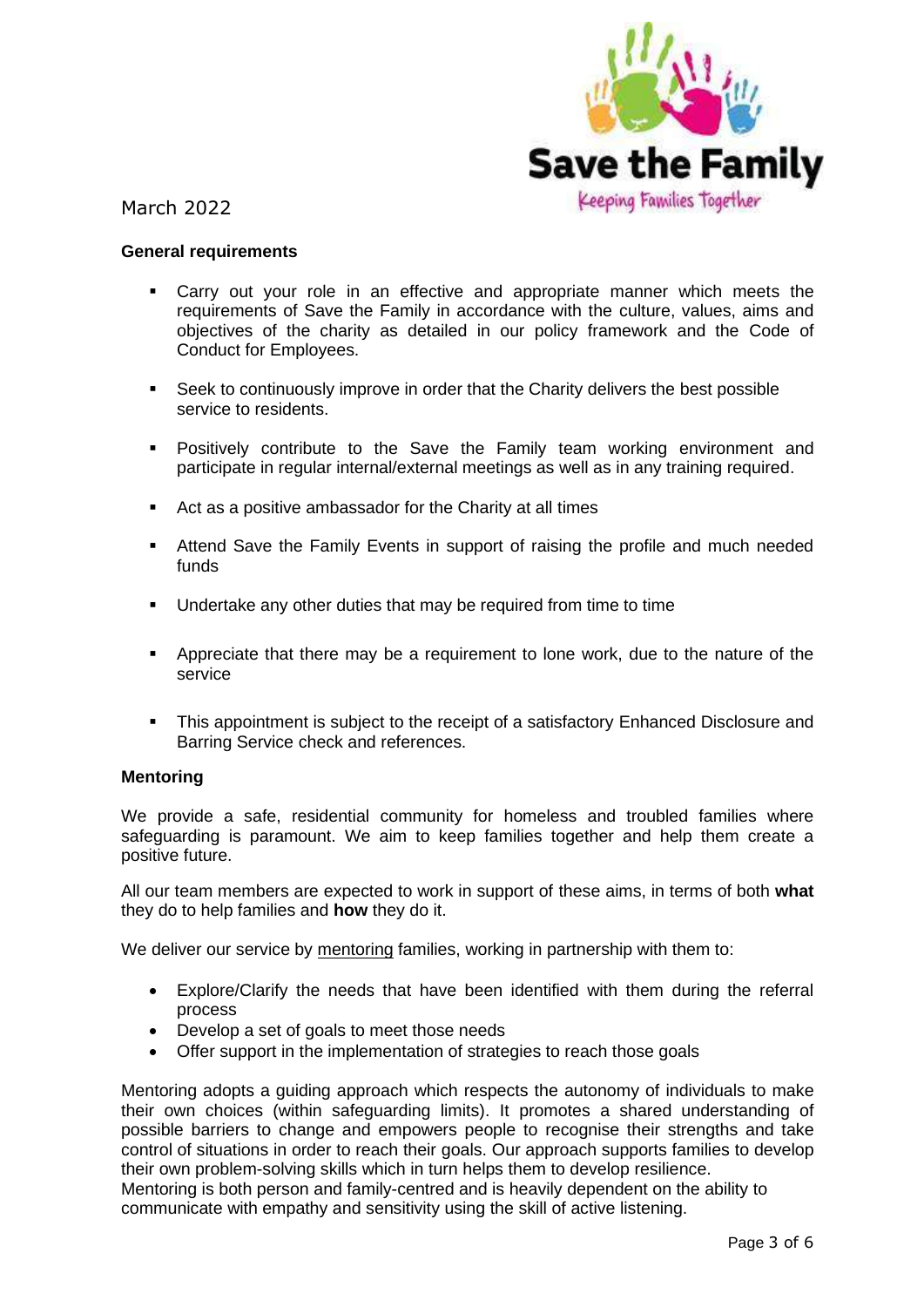

**NB: This Job Description forms part of the Contract of Employment of the person appointed to this post. It reflects the position at the present time only, and may be changed at management's discretion in the future. As a general term of employment, the Charity may affect any necessary change in job content, or may require the post holder to undertake other duties, at any location in the Charity's service, provided that such changes are appropriate to the employee's remuneration and status.**

**I confirm that I have read and agree to carry out the duties and responsibilities contained in this job description.** 

Name (Please print):

Signed:

Date: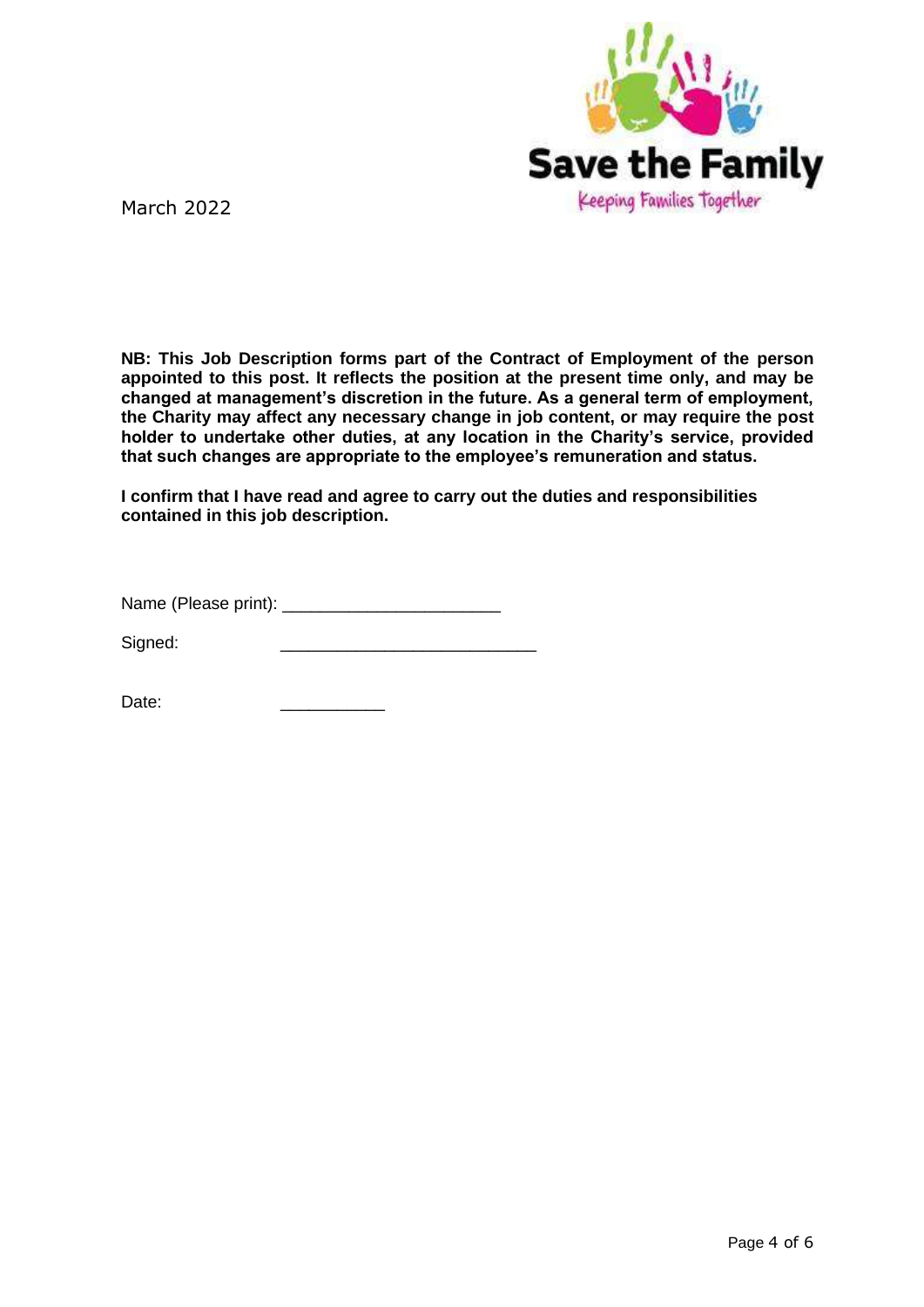

| <b>Person Specification</b>                                                                                           | Post: Site Officer                    |                                           |  |
|-----------------------------------------------------------------------------------------------------------------------|---------------------------------------|-------------------------------------------|--|
| <b>CRITERIA</b>                                                                                                       | <b>ESSENTIAL/</b><br><b>DESIRABLE</b> | <b>METHOD of</b><br><b>IDENTIFICATION</b> |  |
| <b>Qualifications:</b>                                                                                                |                                       |                                           |  |
| Good Standard of general education (i.e.<br>A-C in English and Maths GCSE or<br>equivalent)                           | Essential                             | Application                               |  |
| Level 2 Award in Security Guarding (e.g.,<br>Edexcel, City & Guilds), or equivalent.                                  | <b>Desirable</b>                      | Application                               |  |
| <b>Proven Experience:</b>                                                                                             |                                       |                                           |  |
| Working knowledge of Health and Safety<br>Practice                                                                    | Essential                             | Application                               |  |
| Experience of managing overnight safety<br>and security, preferably in a residential<br>setting                       | Essential                             | Application                               |  |
| Experience of monitoring CCTV systems<br>and managing Health and Safety issues                                        | <b>Essential</b>                      | Application                               |  |
| Knowledge, skills, and abilities:<br>Compassionate, sympathetic person with<br>empathy and understanding of the needs | Essential                             | Interview                                 |  |
| of homeless and excluded families<br>Ability to prioritise own workload                                               | <b>Essential</b>                      | Interview                                 |  |
| Ability to work on own initiative and<br>respond effectively to emergencies                                           | <b>Essential</b>                      | Interview                                 |  |
| Precise and accurate written<br>Communication                                                                         | <b>Essential</b>                      | Application                               |  |
| Full driving licence                                                                                                  | <b>Essential</b>                      | Application                               |  |
| <b>Other Attributes:</b><br>Ability to work as part of a team or as a<br>lone worker                                  | <b>Essential</b>                      | Interview                                 |  |
|                                                                                                                       |                                       |                                           |  |